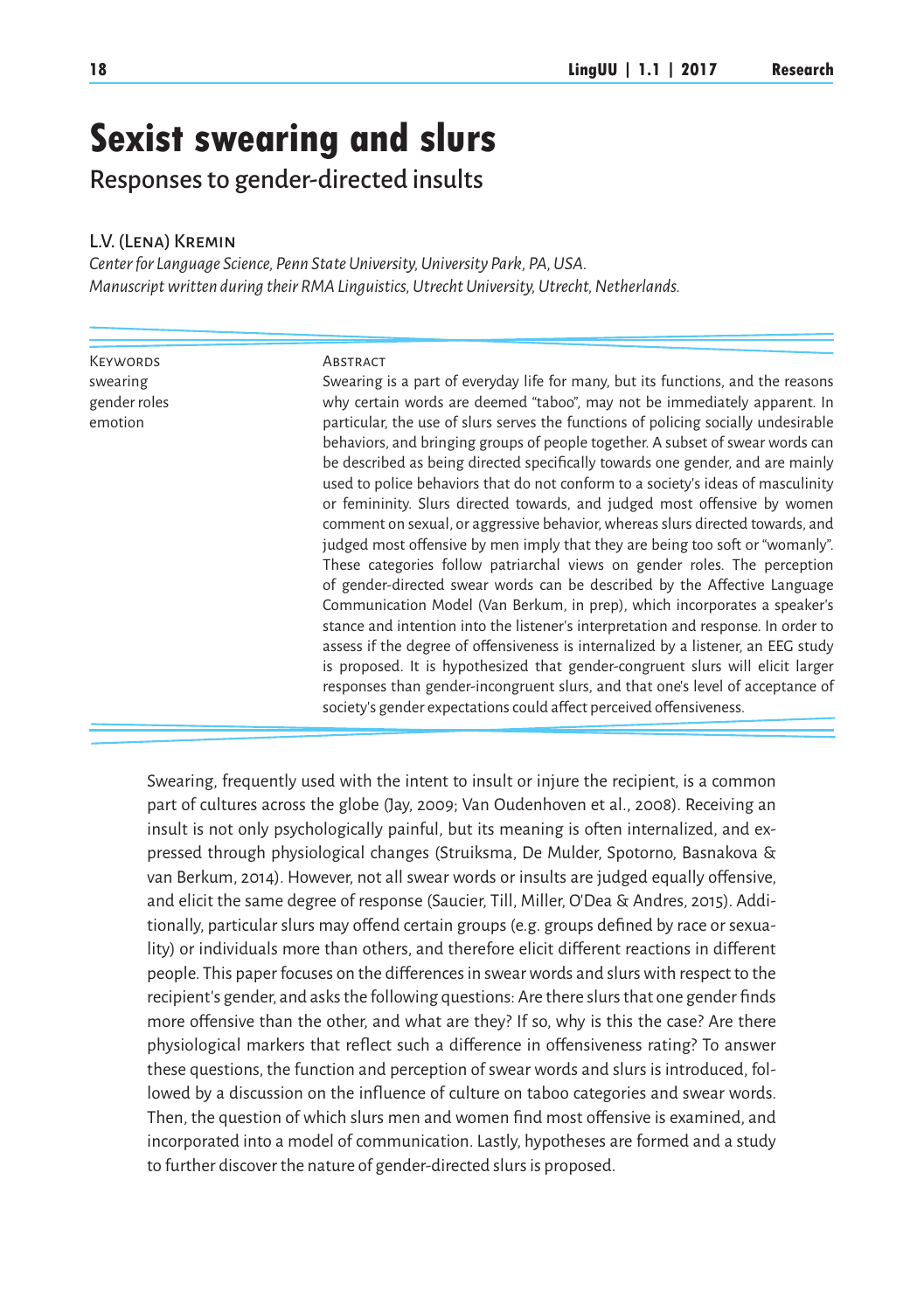# 1. Function and Perception of Swear Words

Most would agree that the main function of using swear words is to express emotions (Jay & Janschewitz, 2008; Vingerhoets, Bylsma & de Vlam, 2013). However, it might not be readily apparent that swearing has more than this one intrapersonal function. Other intrapersonal functions of swearing include reducing the perception of pain, increasing confidence, and eliciting humor; swearing can also serve interpersonal functions, such as bringing groups of people together, and policing culturally undesirable behaviors (Jay & Janschewitz, 2008). With these multiple functions, it is unsurprising that every language and culture has a set of taboo words (Van Oudenhoven et al., 2008). The question that then needs to be addressed for the purposes of this research is what function gender-directed insults may serve within a specific culture.

Because a reaction from listeners is a prerequisite to a swear word serving its function, one must also look at the perception of the use of taboo words. Across cultures, swear words differ, not only in phonological form, but also in topic; thus, any reaction to swear words is dependent on experience with a particular language and culture (Jay & Janschewitz, 2008). The responses by those familiar with a language to the use of swear words teach language learners what words are taboo in their culture (Jay, 2009). Over time, the taboo nature of particular words becomes internalized for the learner; swear words may even have direct access to the emotional part of the brain. This can be seen through physiological responses (Struiksma et al., 2014), similar to those exhibited when experiencing a strong emotion. These autonomic responses differ for taboo words as compared to neutral stimuli, and even euphemisms, due to the conditioned response to swear words (Bowers & Pleydell-Pearce, 2011).

The use of swear words not only results in physiological changes, but also in interpersonal consequences (Vingerhoets, Bylsma & de Vlam, 2013). While the reception of swearing depends on many contextual factors, such as the relationship between interlocutors or the location of the conversation (Henry, Butler & Brandt, 2014; Jay & Janschewitz, 2008), in the specific case of insulting another person, the use of taboo words is not well received (Van Oudenhoven et al., 2008). Previous research has concluded that the use of swear words in a second person context, accompanied by the use of a taboo noun (e.g. *You (are a) bitch!*), elicit the strongest response in the recipient (Vingerhoets, Bylsma & de Vlam, 2013). This effect occurs for two reasons: first, there is a heightened response, not only because it makes use of a swear word, but it directly insults another, and second, the use of a noun makes the insult an inherent trait of the other, as opposed to the use of an adjective, which could be describing a temporary state (e.g. *She's bitchy today.*). From these findings, it is important to ask whether a specific swear word, or set of slurs, compared to other insults, can elicit a stronger response in one gender over the other when used in this most aggressive context, and particularly if different swear words are considered to be more offensive to one gender as compared to the other.

# 2. Importance and Influence of Culture

As briefly mentioned above, the use of swear words is found in every culture and language across the globe, but the topics that are considered taboo, and thus are accompanied by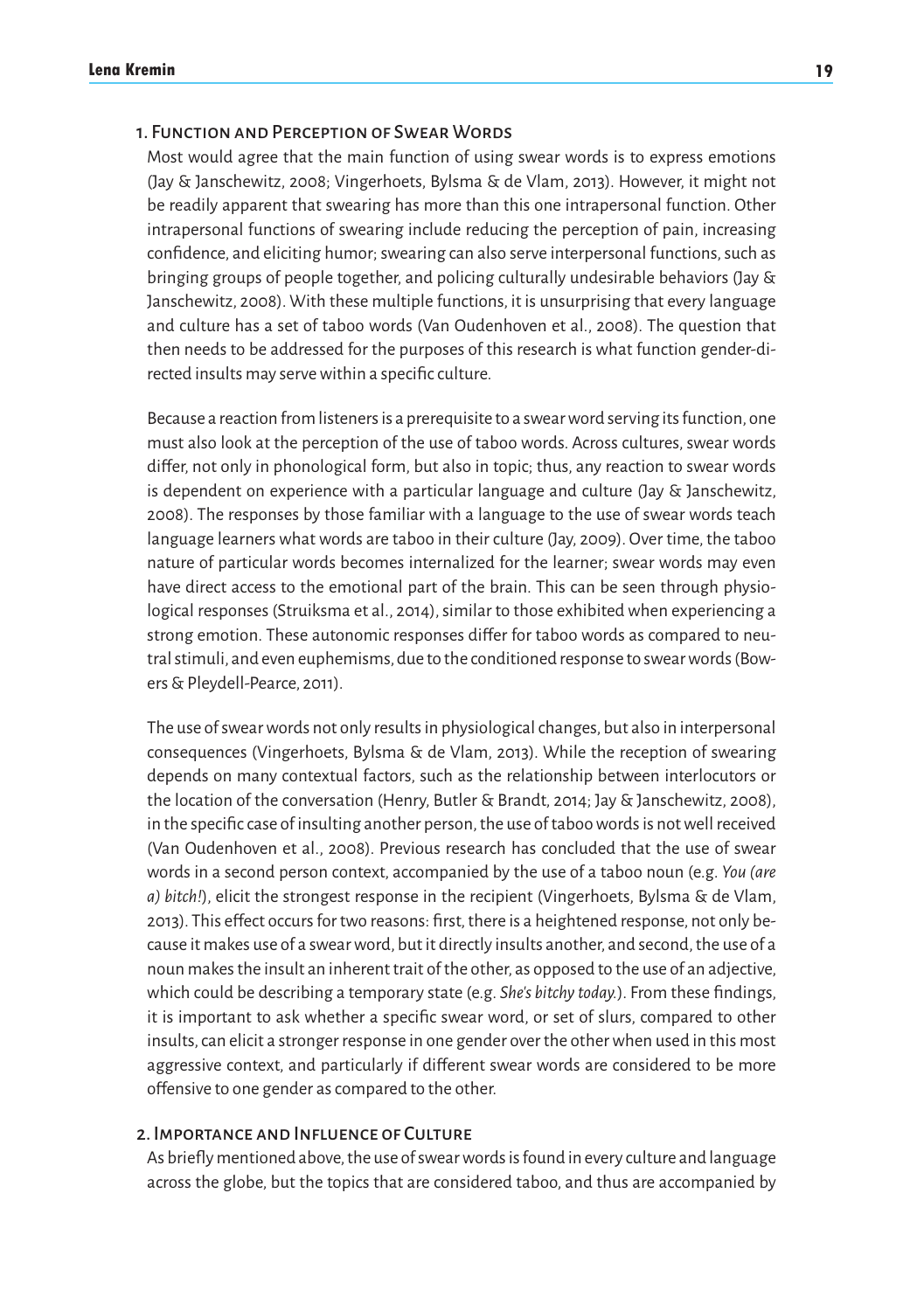a specific vocabulary, vary between cultures (Vingerhoets, Bylsma & de Vlam, 2013). For example, in Norwegian culture, many insults can be categorized as relating to the devil. This category appears to be unique to this particular culture, as no other culture, out of the eleven studied, displayed such a prolific use of devil-related terms as an insult (van Oudenhoven et al., 2008). The authors of this study put forth the theory that this category of insults around the devil developed through the country's pre-Christian aversion to the "little devils who resided in forests" (p. 183) and the relative isolation and homogeny after conversion to Protestantism. Despite the differences in culture, however, sexuality, and lack of intelligence are two categories that appear to have corresponding slurs in every language (Van Oudenhoven et al., 2008). This suggests that while variation occurs across cultures, there will be at least two topics that provide insults, which is further expanded by categories of insults that have been shaped by the culture's history and set of values.

One component of a culture's history that proves to be specifically relevant to research focused on gender-directed insults is the stereotypical gender roles that all men and women are expected to follow (Harris, 1993). Most of the societies in the world, even to this day, can be considered patriarchal, meaning men are believed to be the better, stronger, and more competent sex, whereas women are perceived to be less intelligent, very socially and interpersonally oriented, and weak. These expectations appear to be accepted and adhered to, as previous research has demonstrated than men and women find situations where another is acting in a manner incongruent to gender roles to be anger-provoking (Harris, 1993). This means that men were angered when a woman was displaying physical aggression, because women are not supposed to be physically violent, or when a man was hurting another, because men are supposed to be the protectors; women were angered by condescending behaviors, because they strive for social harmony (Harris, 1993). Taken together, this shows that both men and women alike have accepted the patriarchal expectations of their culture, and find it offensive when another is breaking the gender roles of their society. It can therefore be reasoned that they could also find it hurtful or offensive if someone were to believe or state, through a swear word or other means, that they themselves were breaking societal norms.

## 3. Gender-Directed Slurs and Reactions

The existence of gender roles is the basis for the existence, and use of, gender-directed slurs, which may, in turn, perpetuate gender stereotypes. Gender-directed swear words, as a category, provide a powerful tool to sanction actions by either gender that are contrary to the socially accepted behavior (James, 1998). From this description, it is clear that gender-directed swearing falls into the category of "policing undesirable behavior" function of swearing discussed above. This "policing" can be done within or between genders. Because men and women are expected to express different characteristics and behaviors, it can be concluded that different slurs would be used to police the different genders; some have even argued that gender-directed slurs not only reflect, and police socially undesirable behavior, but that they can actually shape the society's perceptions of masculinity and femininity (James, 1998), possibly towards a more gender equal society. James (1998) argues that some women are leading the trend to use certain terms in a gender-neutral fashion, and that this implies, and potentially causes, a blurring of traditional patriarchal views.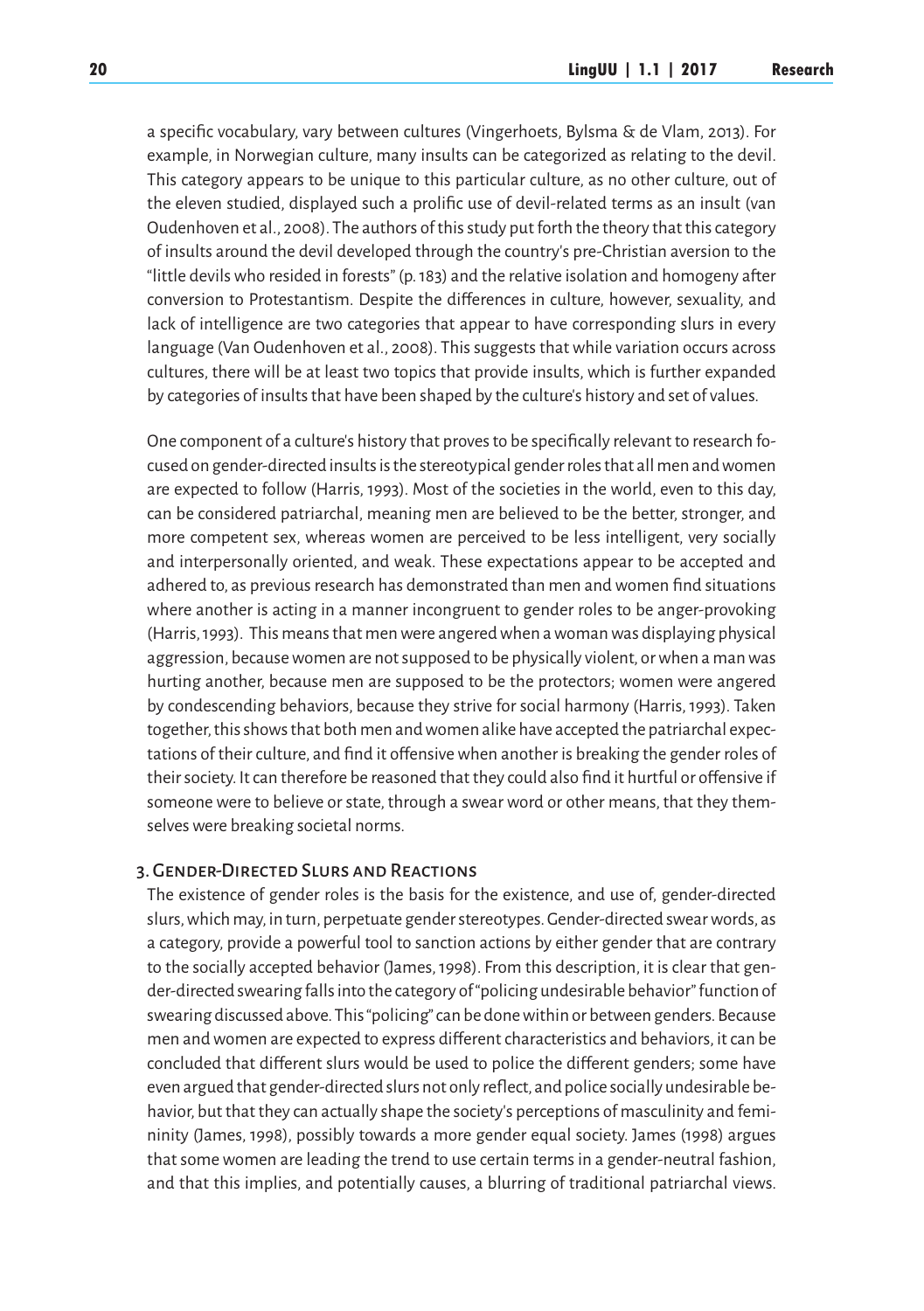While the direction of the cause-and-effect relationship of gender-neutral swear words and a gradual convergence of gender norms is debatable, there is a connection between society's gender expectations and the use of gender-directed swear words.

Another factor to consider when investigating gender-directed swearing is the rate at which men and women use swear words, because this could influence their overall perception of the act of swearing. While swearing is traditionally seen as a masculine habit, evidence suggests that both men and women use swear words at similar rates, but in different contexts (Gauthier et al., 2015; Jay & Janschewitz, 2008). However, a difference is seen overall in how men and women perceive swearing. Women generally tend to rate swear words as more offensive than men do (Gauthier et al., 2015; Jay & Janschewitz, 2008; van Oudenhoven, et al., 2008), which may be due to the fact that men tend to use more offensive language, and are more comfortable expressing emotions through swearing than women (Gauthier et al., 2015). This use of highly offensive language could perhaps generally desensitize men from the offensiveness that swear words usually elicit.

It is clear then, that when looking at gender-directed insults, it is necessary to assess the different genders' reactions to all swear words in order to determine what can legitimately be categorized as gender-directed. Slurs that receive higher ratings within one gender that are not rated as offensive by the other could then be considered gender-directed. However, it is important to note that the same slur could be used for both genders with different implications. For example, the word *bitch*, when directed towards a woman, would indicate that she was acting too aggressively, but when directed towards a man, the same word would imply that he was being weak or cowardly. Because the word carries different connotations based on the gender of the recipient, and still polices behavior based on stereotypes, it should still be classified as gender-directed. Therefore, it is evident that a crucial factor in determining the offensiveness of any given gender-directed swear word is the gender of the recipient of the insult. While the gender of the sender may have some effect on the perceived offensiveness, the recipient of an insult has been shown to be a more important factor (Harris, 1993). While particular insults can be gender-directed, the rating of offensiveness across all gender-directed slurs may not be equal. Previous studies have shown that if a group is perceived to have a lower social status, then insults specifically directed towards this group will be rated as being more offensive than those directed at the group with higher social status (Henry, Butler & Brandt, 2014). In the case of gender-directed swearing, this has been supported, and insults directed towards women have been evaluated as more offensive than those directed towards men, because women are seen as inferior in a patriarchal society (Benedixen & Gabriel, 2013).

#### 3.1 Slurs Directed Towards Women

As predicted, studies have shown that men and women differ in which slurs and which categories of slurs they find offensive (Benedixen & Gabriel, 2013; Harris, 1993; James, 1998; Preston & Stanley, 1987). In general, the swear words that offend women the most are those that imply that the woman is promiscuous or sexually loose (e.g. *slut*, *whore*; Benedixen & Gabriel, 2013; James, 1998; Preston & Stanley, 1987). Within this category of sexual promiscuity, there is a larger set of offensive vocabulary for women than men (Har-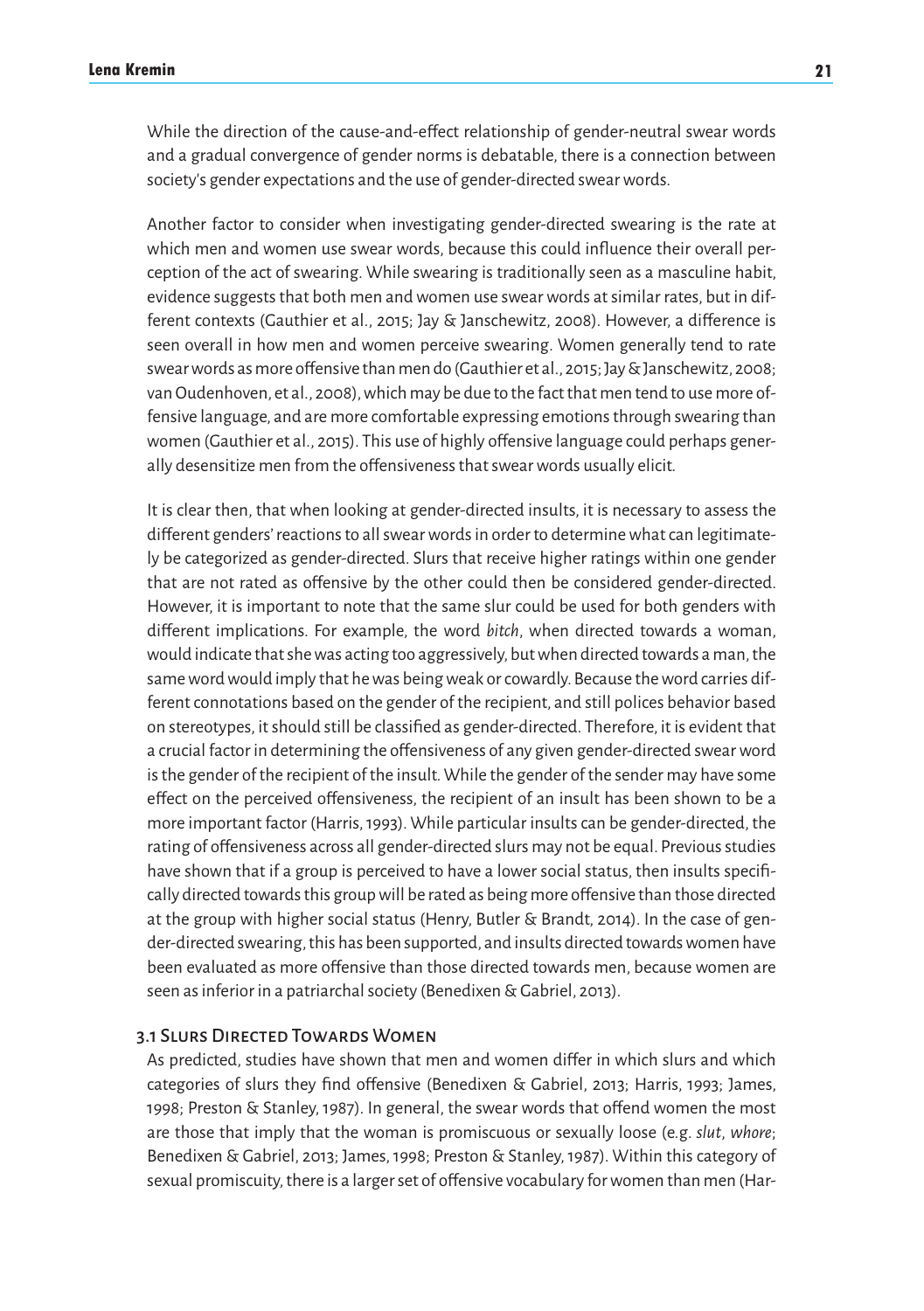ris, 1993; Preston & Stanley, 1987), confirming the stereotype that it is more acceptable for men to have multiple sexual partners. On the other hand, women are also offended by slurs that imply they are being sexually withholding (e.g. *prude*, James, 1998). This paradox highlights the fact that women are "evaluated in terms of the extent to which they conform to heterosexual male needs and desires" (James, 1998, p. 404; see Buss, 1998 for a review of Sexual Strategies Theory). This reinforcement of the patriarchal gender roles is further seen in the other categories of swear words which are particularly offensive to women: slurs that suggest a woman is homosexual or masculine (e.g. *dyke*), physically unattractive (e.g. *dog*), a sexual object (e.g. *pussy*, *cunt*), and that she mistreats others (e.g. *bitch*; Benedixen & Gabriel, 2013; James, 1998). Furthermore, there is evidence that women are conscious not only of which slurs are offensive, but also the reasons *why* they are offensive, as discussed above. While some women accept the gender roles put forth by society, and may even use these slurs towards other women to police their behavior, others have begun to use certain slurs, such as *bitch* or *slut*, as terms of endearment in an effort to reclaim these words as a symbol of female power (James, 1998).

# 3.2 Slurs Directed Towards Men

Men, on the other hand, are most offended when they are the recipient of a slur which implies that they are homosexual (Benedixen & Gabriel, 2013; Brown & Alderson, 2010; James, 1998; Preston & Stanley, 1987; Saucier et al., 2015). Because homosexual males blur the lines between masculinity and femininity, slurs in this category (e.g. *faggot*) are used as a policing agent against behavior that is determined to be too feminine. The underlying power of this category of slurs comes from the belief that women and homosexual males are devalued members of society. Alternatively, slurs within the same category can function as a way to bring a group of men closer together, and create a strong inner group defined by how "masculine" its members are, in contrast to the outsiders who are the recipient of the slurs (Carnaghi, Maass & Fasoli, 2011; Saucier et al., 2015). Additionally, but to a lesser extent, men are also offended when they are the recipient of slurs that suggest they are not fulfilling the traditional gender roles by being physically unattractive/weak (e.g. *wimp*), stupid (e.g. *jackass*), or cowardly (e.g. *wuss*, *bitch*; Benedixen & Gabriel, 2013; James, 1998; Preston & Stanley, 1987, Saucier et al., 2015). It is interesting to note that studies have shown that men are more offended by slurs insinuating they are womanly, and therefore lesser members of society, than women are by slurs implying they are manly, and potentially better than their feminine peers. This dichotomy further highlights the importance of the patriarchy and gender stereotypes in the interpretation of gender-directed swear words (James, 1998).

### 4. Incorporation into a Model of Communication

In order to fully understand why gender-directed swearing is so insulting, it is crucial to investigate how stereotypes and gender roles affect a working model of communication and interpretation. As discussed above, the function of gender-directed swearing can either be to police certain behaviors or, to a lesser extent, bring groups of people together. Van Berkum (in prep) has developed a model that allows for the incorporation of these different functions. In the Affective Language Comprehension model (ALC; See figure 1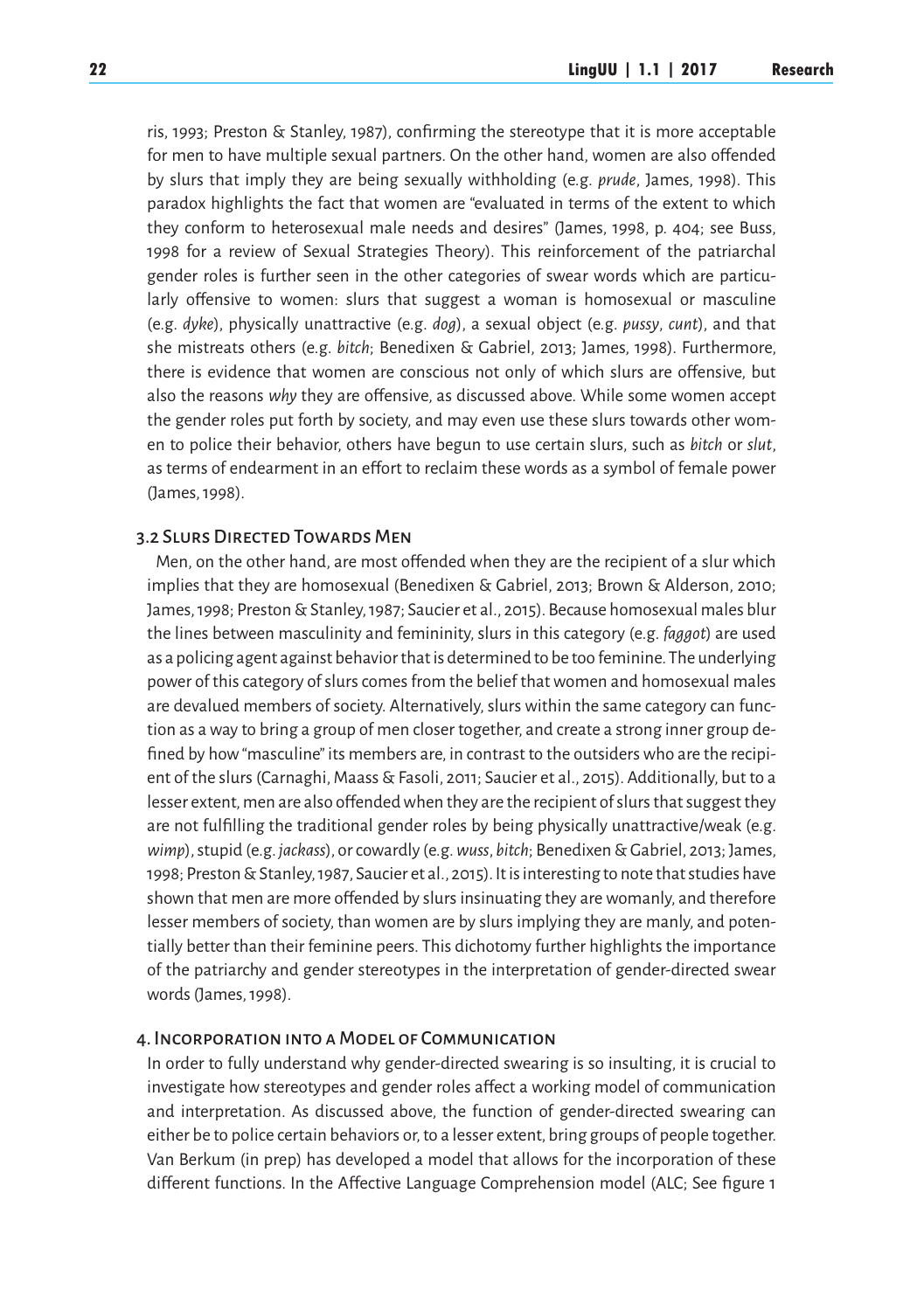below), the listener (person Y) must first recognize and parse the verbal and non-verbal signs completed by the speaker (person X), and then Y must interpret the communicative move. At the various steps of parsing and interpretation, Y's affective state can be altered by an emotionally competent stimulus (ECS), which can potentially impact Y's emotions and response. However, Y's emotions will only be affected by a stimulus which they find



*Figure 1.* Affective Language Comprehension model from Van Berkum (in prep).

While there are many steps in this model, the two most relevant in the interpretation of gender-directed slurs are "X's stance," and "X's social intention." If X uses a gender-directed swear word, Y will likely interpret X's stance to be negative, simply from the use of a slur, but Y's interpretation will likely go father. Provided that Y has had extensive experience with the culture and language of X, Y will recognize that the slur is gender-directed, and that its use by X signals that X has a negative stance towards the situation, but also that X's negativity is directly related to their perception that gender roles are being violated. Using this inference, Y will go on to further interpret X's social intention. Given that there is a social stigma against the violation of gender roles (Brown & Alderson, 2010), two possible intentions, congruent with the functions of swearing, arise. Either X is trying to police the behaviors of Y, and the use of the gender-directed slur serves as a warning sign that Y is not acting appropriately (James, 1998), or X is trying to distance themselves from Y in order to avoid any association with the stigmatized behavior (Brown & Alderson, 2010). Additionally, certain bonus information could potentially be drawn from X's use of a gender-directed swear word, such as their world knowledge and the degree to which they subscribe to their culture's gender stereotypes.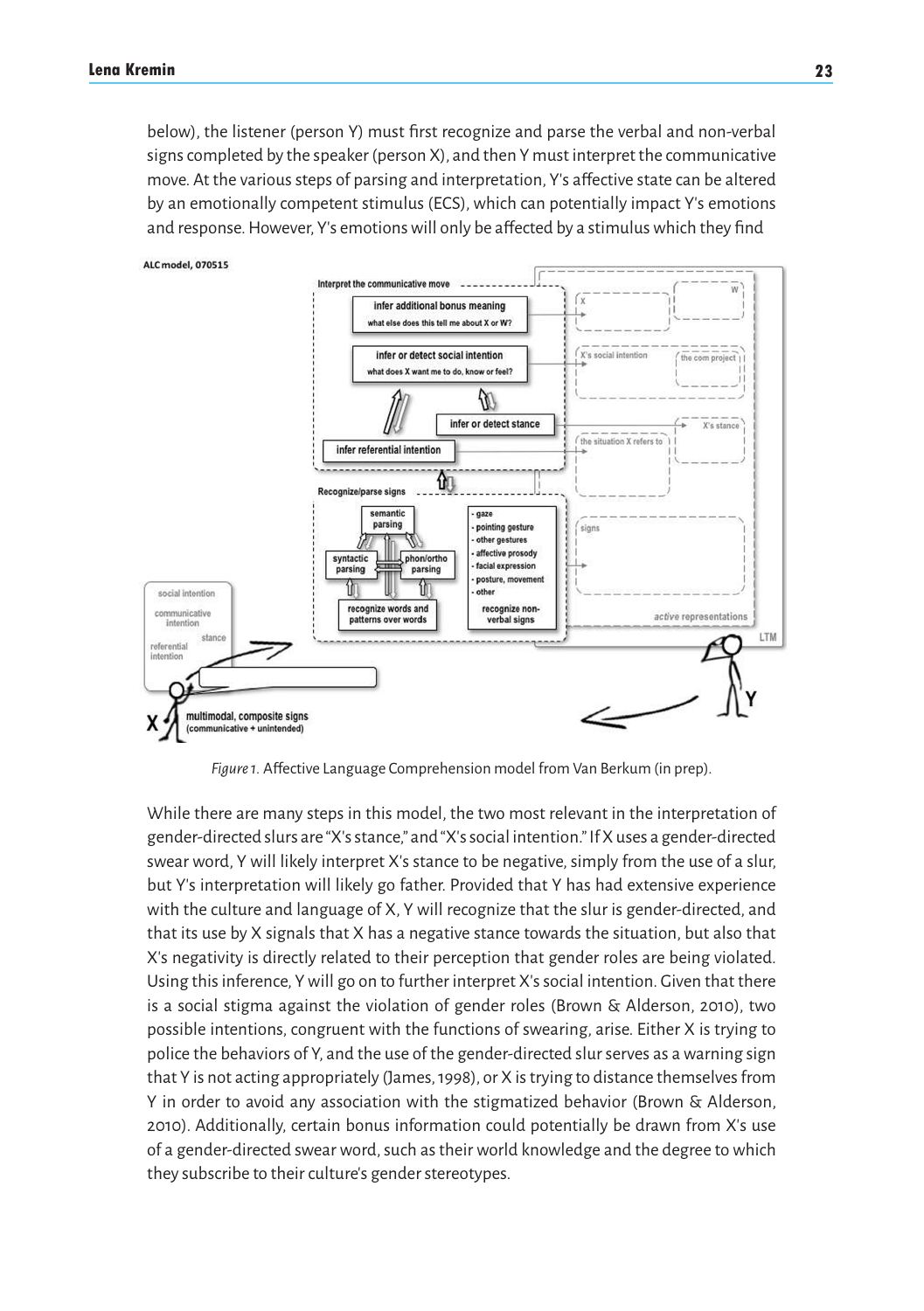#### 5. Hypotheses & A Study Proposal

From the above discussion of gender-directed swear words and the ALC model, it could be suggested that both men and women who strongly value their culture's prescribed gender roles would have a heightened emotional state to the implication they were not following them, due to stronger effects from the ECS steps. Gender congruent slurs (e.g. calling a woman a *slut*) should elicit stronger responses than gender incongruent slurs (e.g. calling a man a *slut*), and possibly gender-neutral slurs (e.g. *idiot*). Furthermore, it is difficult to predict how those who reject traditional gender roles would react. It is possible that those who strongly object to gender stereotypes could have a strong reaction to another person trying to force them into the culturally accepted gender roles, or it could be that those with more "progressive" views would not be offended by the implication that they are breaking society's expectations, because they do not find these beliefs important.

In order to determine the responses to various gender-directed swear words, I propose a study that utilizes EEG technology to record participants' physiological responses to this particular category of insults. The studies discussed above relied on surveys for their ratings of offensiveness. While these studies have been informative, adding a physiological measure will determine whether or not these different perceptions and reactions are internalized. A previous study has shown that insults, as compared to compliments, elicit a stronger P2 effect, and that insults directed at the participant, as opposed to another individual, elicit a stronger LPP response (Struiksma et al., 2014). Thus, it is possible that when the insult is highly offensive to the participant, a larger P2 and/or a larger LPP effect would be seen. By exposing both male and female participants to gender-directed slurs in a context using a second-person form and a noun, it should become apparent whether the survey-based ratings of ofensiveness discussed above correlated to similar physiological differences between the genders. Comparisons will need to be made within one gender, as well as across genders, between gender-directed (congruent and incongruent and gender-neutral slurs. Furthermore, conducting a survey on participants' opinions on gender roles and interpreting this alongside the physiological responses could potentially reveal whether or not one's social views affect how offensive they perceive gender-directed insults to be.

## 6. Conclusions

This paper has demonstrated that gender-directed swear words and slurs not only exist, but that they fall into two distinct functions of swearing: policing culturally undesirable behavior and, to a lesser extent, bringing groups of people together. The power of gender-directed swearing is rooted in the society's perceptions of masculinity and femininity. Furthermore, one's reaction to a gender-directed slur is most likely linked to the value that they place on upholding traditional gender roles. Future studies should utilize behavioral responses to further the results of previous studies, and potentially reveal a physiological difference in response to gender-directed slurs.

*Received March 2017; accepted July 2017.*